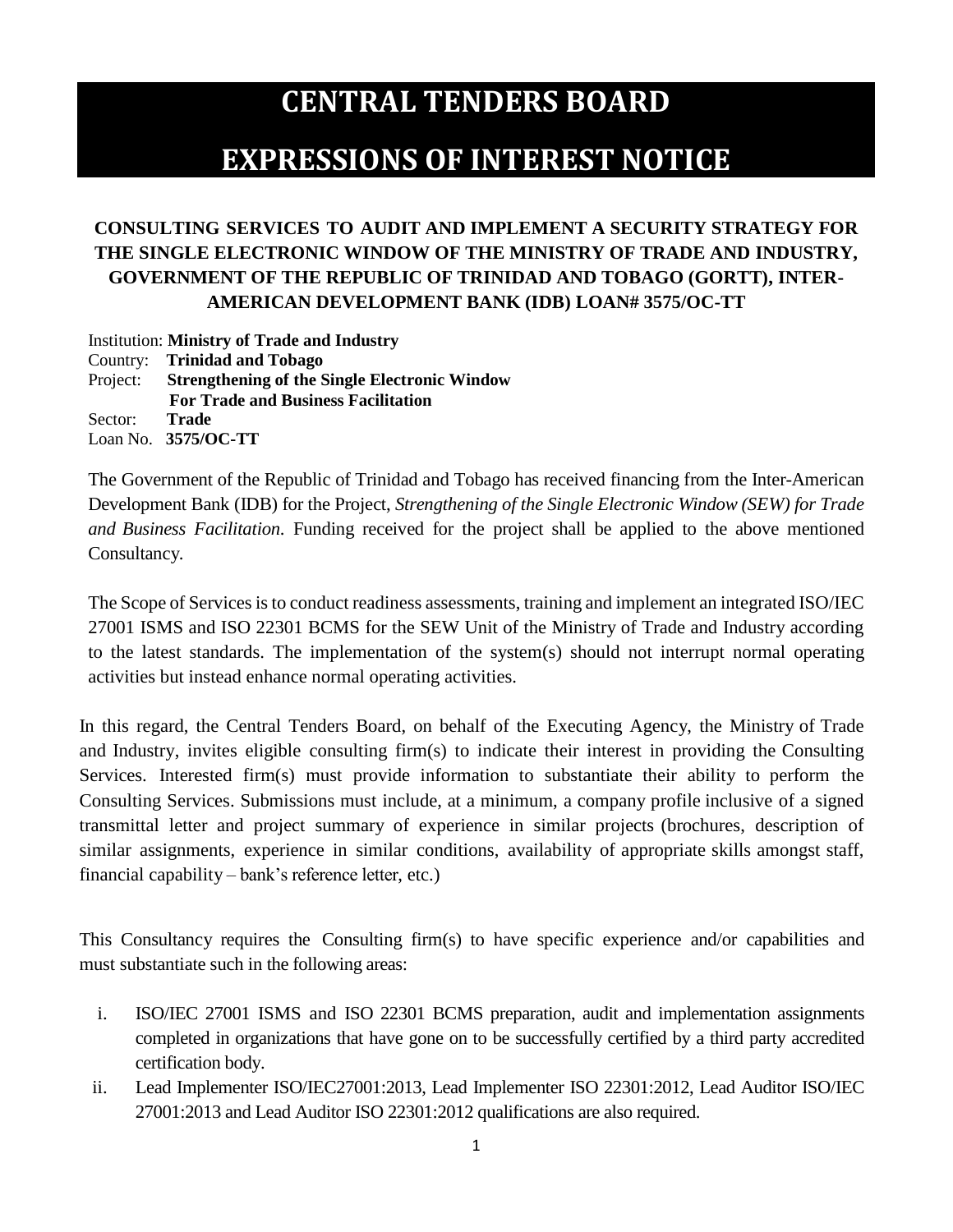Any clarification/queries should be directed to the Officer at Address *two (2)* below from **Monday to Friday between 8:00 a.m. to 4:00 p.m. (local time).**

The duration of the assignment is **approximately twelve (12) months.**

Shortlist shall comprise six firms with a wide geographic spread, with no more than two firms from any one country.

Consultants will be selected in accordance with the procedures set out in the *Inter-American Development Bank: Policies for the Selection and Contracting of Consultants financed by the Inter-American Development Bank (GN 2350-9).*

Consultants may associate with other firms in the form of a joint venture or a sub-consultancy to enhance their qualifications. For the purpose of establishing the short list, the nationality of a firm is that of the country in which it is legally incorporated or constituted and in the case of Joint Venture, the nationality of the firm appointed to represent it.

A Consulting Firm will be selected in accordance with the Consultant's Qualification Selection *(CQS)*  method set out in the Consultant Policies (GN2350-9).

An original and four (4) copies of the data must be submitted in sealed envelope(s) clearly marked:-

## **"Expressions of Interest for Consulting Services to Audit and Implement a Security Strategy for the Single Electronic Window of the Ministry of Trade and Industry, Government of the Republic of Trinidad and Tobago (GORTT), Inter-American Development Bank (IDB) Loan #3575/OC-TT"**

Envelopes must be addressed to the Chairman, Central Tenders Board at *Address one (1)* below and deposited in the **BROWN** Tenders Box located in the lobby of the Board's Office not later than **1:00 p.m. (local time) on Thursday June 06, 2019.**

Submissions will be opened shortly thereafter. An authorised representative of the firm may attend the opening at *Address one (1)* below.